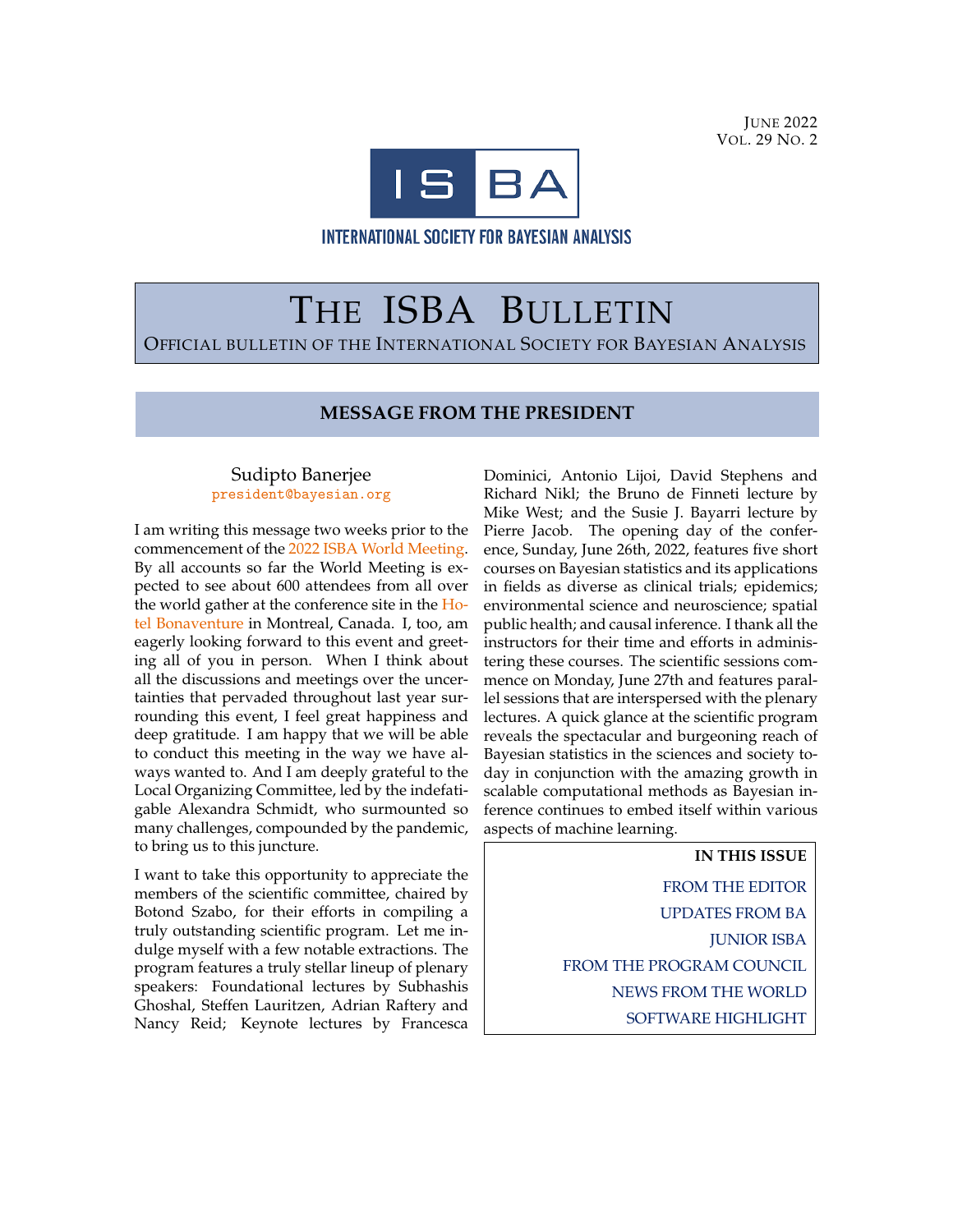I also hope that attendees will enjoy the social aspects of the program. The welcome cocktail on Monday will allow attendees, many of whom will be taking long international flights at a time when traveling in general, and by air in particular, is more cumbersome than usual, to relax and socialize. The carefully interspersed coffee breaks and lunch, each day, is expected to offer additional opportunities for attendees to meet and greet old friends, while also making new friends and acquaintances. The poster sessions, which comprise an integral part of these meetings, in the evenings provide another platform for attendees to mingle in a relaxed environment while discussing several exhilarating research projects on display. Finally, let us not forget the closing banquet on Friday to take stock of how the past few days went by.

Turning to a few matters of governance, I would like to remind all members that the meeting of the General ISBA Assembly will take place on Thursday, June 30th, 2022, at 5pm. The ISBA leadership will take this opportunity to provide members with an overview of the state of the Society and also bring to attention matters under current deliberations. All members are invited to attend. The meeting will also provide members an opportunity to meet the leadership face to face and raise issues they deem important.

The ISBA leadership takes ISBA's financial health with utmost seriousness. The organization of this conference has proceeded amid significant inflationary pressures and high expenses. In spite of such pressures, we were able to reduce the registration rates for most categories from the last onsite World Meeting in 2018 and significantly so for students. In addition, the 2022 World Meeting is likely to break ISBA's past record for the highest number of student travel awards. We have been able to accomplish these only through active engagement with our professional partners in successfully securing sponsorship and funds to help defray the costs of the World Meeting. Students and junior researchers are an integral and indispensable part of our society and it gives me no greater joy than to be able to offer support to them, albeit partially, for attending the World Meeting. Growing our membership and engaging with our sponsors will continue to occupy a major part of ISBA's future initiatives as we strive to further enhance the vibrancy of our society. Therefore, please remember to renew your memberships, including your Section memberships (see <https://bayesian.org/> for a list of the Sections), and also encourage your students and colleagues to join ISBA. The link to join or renew ISBA membership, including Section memberships, is available at [https://bayesian.org/](https://bayesian.org/membership/joinrenew) [membership/joinrenew](https://bayesian.org/membership/joinrenew).

I will conclude on a somewhat somber note. By all accounts the COVID-19 pandemic is not over. The World Meeting will see a very large gathering of individuals from across the world. One cannot overemphasize the importance of conducting ourselves in a responsible manner at the meeting for one's own safety and the safety of others. Responsible behavior will include wearing masks while indoors and especially when in close proximity to others; self-monitoring for symptoms, testing and isolating if and as needed; and maintaining social distance during interactions. While this is easier said than done, especially when meeting old friends and colleagues after a long time, we should follow the guidance from public health experts at all times and take steps to ensure a very successful and healthy ISBA 2022 World Meeting. I look forward to seeing you all in Montreal soon!

#### **FROM THE EDITOR**

#### Gregor Kastner

[gregor.kastner@aau.at](mailto:gregor.kastner@aau.at)

<span id="page-1-0"></span>In an unprecedented effort involving all authors and editors of this Bulletin, we publish well before the end of the month; just in time when the Bayesian Young Statisticians Meeting (BAYSM) and the ISBA World Meeting are around the corner. I am absolutely convinced that both these events will be exciting for those who get to be there; for those who cannot: maybe this Bulletin, featuring the newest updates from BA, j-ISBA, the program council, alongside news from the world and a special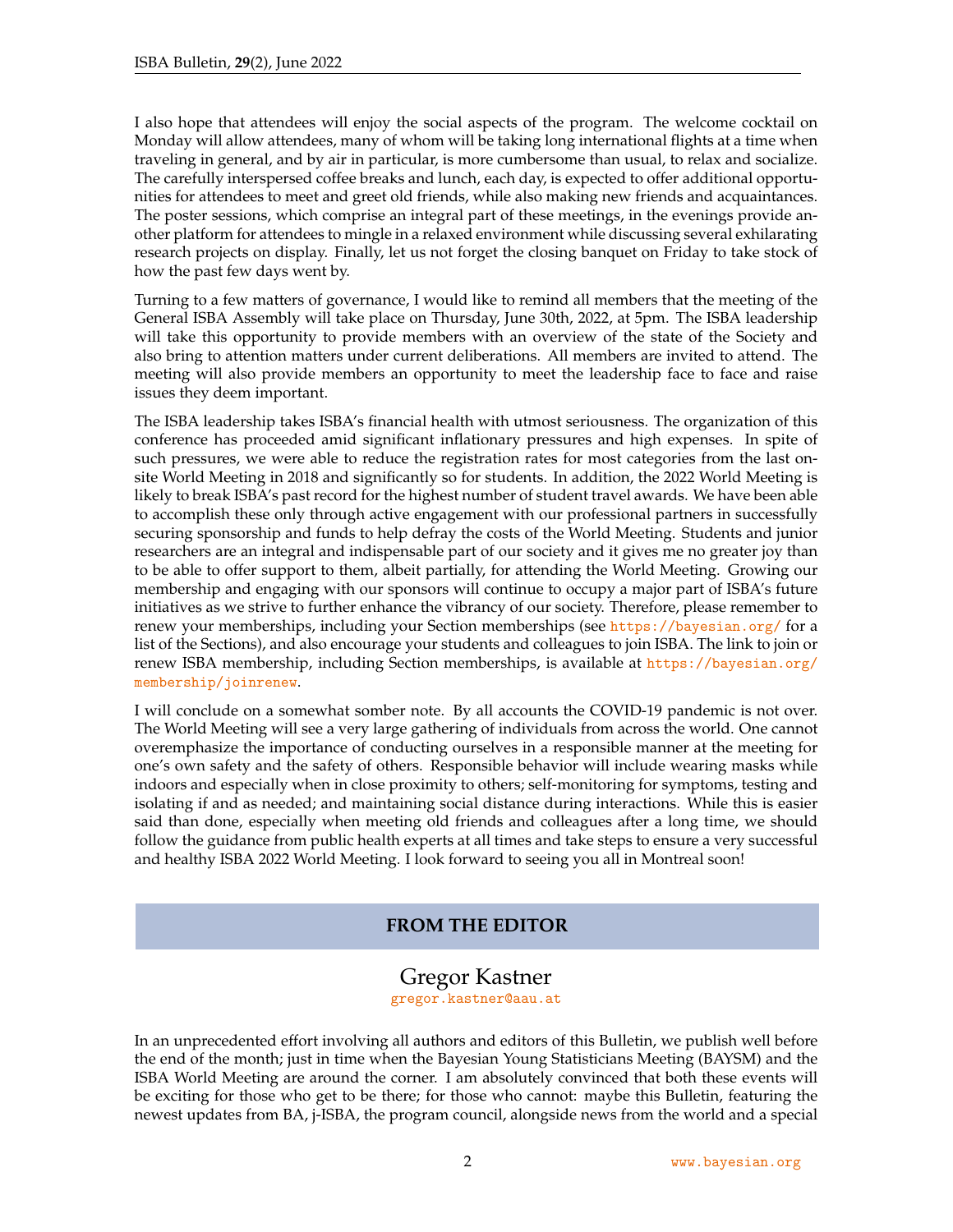<span id="page-2-0"></span>about the newest features of R-INLA, can serve as a tiny consolation. To be read from anywhere!

#### **UPDATES FROM BA**

## Mark Steel

#### [m.steel@warwick.ac.uk](mailto:m.steel@warwick.ac.uk)

I am slowly finding my feet in my still rather new role as Editor-in-Chief of *Bayesian Analysis* (BA). I am very grateful for the continued support of the past Editor-in-Chief, Michele Guindani, and I want to extend my heartfelt thanks to the entire Editorial Board which is comprised of 10 Co-Editors and 50 Associate Editors, who are doing a tremendous job in dealing with the continuous stream of submissions in a very wide range of areas, both theoretical and applied.

The Prize Committee of ISBA has recently opened the call for submissions for the **2022 Lindley Prize**. The 2022 Lindley Prize will be awarded for innovative research in Bayesian statistics that is accepted for publication in BA and was presented at the ISBA 2022 World Meeting in Montreal, Canada. Please indicate that your paper is being submitted for consideration for the 2022 Lindley Prize. Papers from any presenter (invited or contributed, oral or poster) may be submitted. The prize includes a check for \$ 1000 and a plaque and/or certificate with the winner(s) announced at the ISBA World Meeting in 2024. Submissions should be made electronically by 31 August 2022 at [https:](https://projecteuclid.org/authors/euclid.ba) [//projecteuclid.org/authors/euclid.ba](https://projecteuclid.org/authors/euclid.ba) and should include the identification number of the session in which the work was presented. Authors should prepare their manuscripts using the BA macros. For further details on the Lindley Prize, including its background, names of past winners, eligibility, and submission information, just visit <https://bayesian.org/project/lindley-prize/>. Please direct any queries to the Lindley Prize Committee, at m.steel@warwick.ac.uk. The committee looks forward to seeing many interesting submissions for this prize.

Now that life is slowly returing to some form of normality, we can look forward to some exciting meetings which provide opportunities to hear first-hand about the latest research in our field, but also to interact with each other in person! I want to remind you that in the upcoming **ISBA2022 World Meeting** in Montreal, there is a BA invited session entitled *Highlights in Bayesian Analysis: Impact and Challenges in Applications*, with the following papers

- "Colombian Women's Life Patterns: A Multivariate Density Regression Approach" Sara Wade, University of Edinburgh
- "Bias Correction in Clustered Underreported Data: Model Features and Applications" Guilherme Lopes de Oliveira, CEFET-MG
- "A Bayesian Approach to Modeling Multivariate Multilevel Insurance Claims in the Presence of Unsettled Claims" Marie-Pier Côté, Université Laval

which is scheduled for Wednesday, June 29 at 10:30 am.

Thanks to the valuable support of the Section on Bayesian Statistical Science of the American Statistical Association, another invited BA session will take place in the **2022 Joint Statistical Meetings** in Washington, DC on August 9 at 2 pm, called *Highlights in Bayesian Analysis: Innovations in Bayesian Learning* and featuring the presentations

• "Informative Bayesian Neural Network Priors for Weak Signals" Tianyu Cui, Aalto University; Aki Havulinna, Finnish Institute for Health and Welfare (THL); Pekka Marttinen, Aalto University; Samuel Kaski, Aalto University and University of Manchester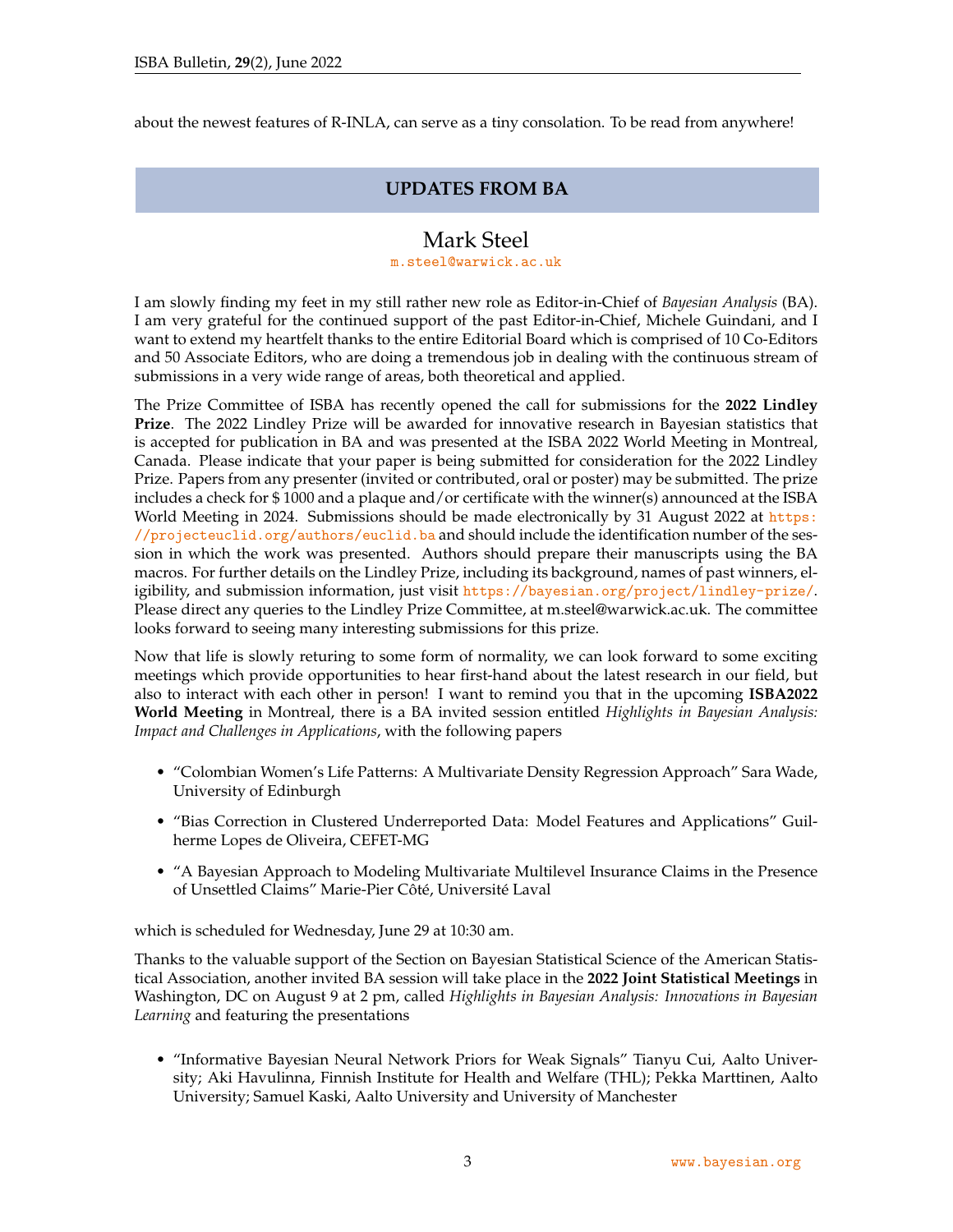- "Fast and Accurate Estimation of Non-Nested Binomial Hierarchical Models Using Variational Inference" Max Goplerud, University of Pittsburgh
- "Bayesian Survival Tree Ensembles with Submodel Shrinkage" Antonio R. Linero, University of Texas at Austin; Piyali Basak, Merck Pharmaceuticals; Yinpu Li, Florida State University; Debajyoti Sinha, Florida State University
- "Bayesian Hierarchical Stacking: All Models Are Wrong, but Some Are Somewhat Useful" Yuling Yao, Flatiron Institute; Gregor Pirš, University of Ljubljana; Aki Vehtari, Aalto University; Andrew Gelman, Columbia University

<span id="page-3-0"></span>I do hope you will enjoy both of these sessions. Of course, there are other wonderful meetings out there that I would encourage you to attend. As examples, I can mention the 2022 Objective Bayes Methodology Conference (O'Bayes 2022) in Santa Cruz, California (September 6-10) and the 13th International Conference on Bayesian Nonparametrics (BNP13) to be held in Puerto Varas, Chile, from October 24 to October 28, 2022, but this is by no means an exhaustive list. I very much hope to see you in one of these meetings in person!

## **JUNIOR ISBA**

#### Cecilia Balocchi [cecilia.balocchi@ed.ac.uk](mailto:cecilia.balocchi@ed.ac.uk)

Dear ISBA community, we are very excited for the numerous events and initiatives coming up this summer!

**BaYSM 2022** BaYSM, the official conference of j-ISBA, is coming up and will be held on June 22-23 in Montreal. We have an excellent lineup of keynote speakers (Tamara Broderick, Lorin Crawford, Sylvia Frühwirth Schnatter, Amy H. Herring, and Adrian E. Raftery) and of discussants (Raquel Prado, Bruno Remillard, Jason Roy, Alexandra Schmidt, and David Alan Stephens).

We are also very excited for our **new seminar series "Updating your (prior) beliefs"**. This is a mentoring event with the aim of providing a safe space for guidance and dialogue around the difficulties that encompass academia, such as work-life balance, career development, burnout, and mental wellbeing. Senior researchers will be invited to share their own experiences and show how they have overcome the setbacks of their academic careers.

**Title**: Updating your (prior) beliefs.

**Subtitle**: Update your prior on the struggles of junior academic life, with data from senior researchers sharing their experiences.

**Abstract**: The life of a researcher within an academic career path has a lot of advantages. An academic is often in the position to work on state-of-the-art interesting projects, to form collaborations of their own choice, have a flexible schedule, mentor and inspire junior future generations and more in general make a positive impact on the world. But in spite of all these appealing perks, life in academia can be challenging, especially for early career researchers. Junior researchers are often away from their families and support networks, and are subject to feel the pressure of competitive academic environments. Lack of self-confidence, impostor syndrome and mental health problems are very common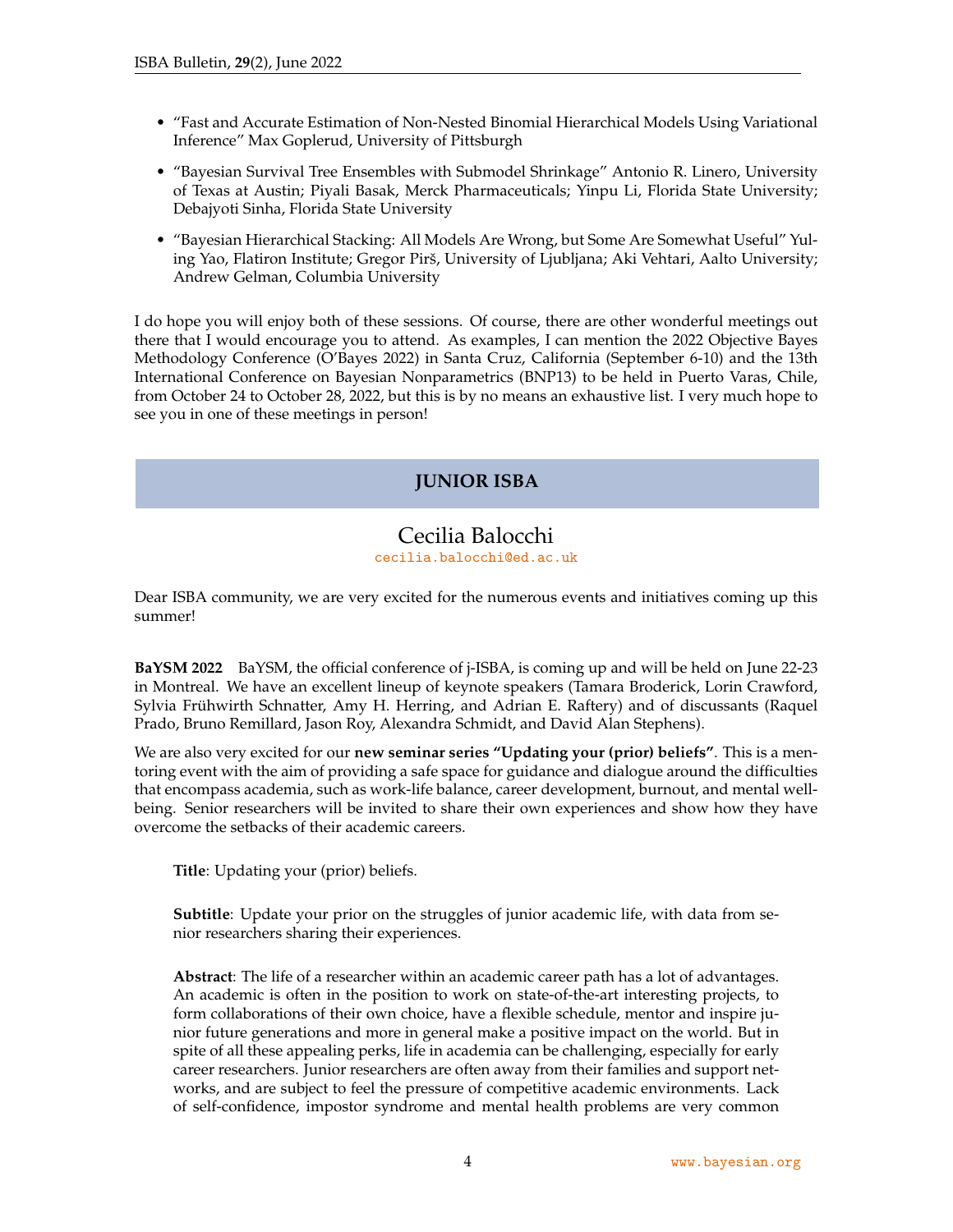in research communities. In the last few years, several studies have shown that mental health problems, such as anxiety and depression, are higher in PhD students compared to other populations (Levecque et al 2017, Liu et al 2019). The j-ISBA section, committed to promote and support early career researchers, is launching the new seminar series "Updating your (prior) beliefs", with the aim of providing a space for dialogue and guidance. Senior researchers will be invited to share their own experiences and show how they have overcome the setbacks of their academic careers. This seminar series is seeking to remove the stigma against mental health difficulties and to openly talk about topics such as work-life balance, career development, burnout, and mental wellbeing. We aim to provide junior researchers with tools to endure hard times and build their resilience, while assuring them that they do not stand alone.

Levecque, K., Anseel, F., De Beuckelaer, A., Van der Heyden, J., & Gisle, L. (2017). Work organization and mental health problems in PhD students. *Research Policy, 46(4)*, 868-879.

Liu, C., Wang, L., Qi, R., Wang, W., Jia, S., Shang, D., Shao, Y., Yu, M., Zhu, X., Yan, S., Chang, Q., & Zhao, Y. (2019). Prevalence and associated factors of depression and anxiety among doctoral students: The mediating effect of mentoring relationships on the association between research self-efficacy and depression/anxiety. *Psychology Research and Behavior Management, 12*, 195-208.

The first event of this series will be a panel discussion held at BaYSM, with the participation of Amy Herring (Duke University), Sylvia Fruhwirth-Schnatter (Vienna University of Economics and ¨ Business), and Adrian Raftery (University of Washington). A recording will be made available to j-ISBA members that are not able to attend in person.

**j-ISBA organized sessions at ISBA 2022 and JSM 2022** j-ISBA will also be actively participating in the upcoming conferences! At ISBA 2022, don't miss the session "Advances in Bayesian methods for complex data", featuring Bora Jin (Duke University), Francesco Denti (Universita Cattolica del Sacro ` Cuore, Milan), and Gabriel Hassler (University of California, Los Angeles), with a discussion led by Giovanni Parmigiani (Harvard University).

j-ISBA is also endorsing the ISBA 2022 session "Junior advances in Bayesian treed regression", that includes talks from Vittorio Orlandi (Duke University), Akira Horiguchi (Duke University), and Sameer Deshpande (University of Wisconsin–Madison), with discussion by Matthew Pratola (The Ohio State University).

And for those attending JSM 2022, you certainly will want to check out the topic contributed session "Advances in Scalable Bayesian Methods for Spatial Data" with talks by Lu Zhang (Columbia University), and Isabelle Grenier (University of California, Santa Cruz), Michele Peruzzi (Duke University), and discussion by Alexandra M. Schmidt (McGill University).

**2022 Call for Blackwell-Rosenbluth Award** The 2022 Call for the Blackwell-Rosenbluth Award is now open! The recently established award aims at recognizing outstanding junior Bayesian researchers based on their overall contribution to the field and to the community. The deadline for submission is July 25, 2022.

Three prizes will be awarded to researchers based in time zones UTC+0 to UTC+13 [e.g. Africa + Asia + Europe + Oceania] and three to those based in UTC-12 to UTC-1 [e.g. North America + South America]. The six winners, who will be announced in October, will be invited to present their work in two special events of the Junior Bayes Beyond the Borders (JBˆ3) webinar series and will receive three years of free ISBA and j-ISBA membership. We welcome nominations of junior researchers working in the broad spectrum of topics in Bayesian statistics, including but not limited to methods, theory, computation, machine learning, data science, biostatistics, econometrics, industrial statistics, environmental science, and software.

You can find more details on the call and timeline at *j*-isba.github.io/blackwell-rosenbluth.html.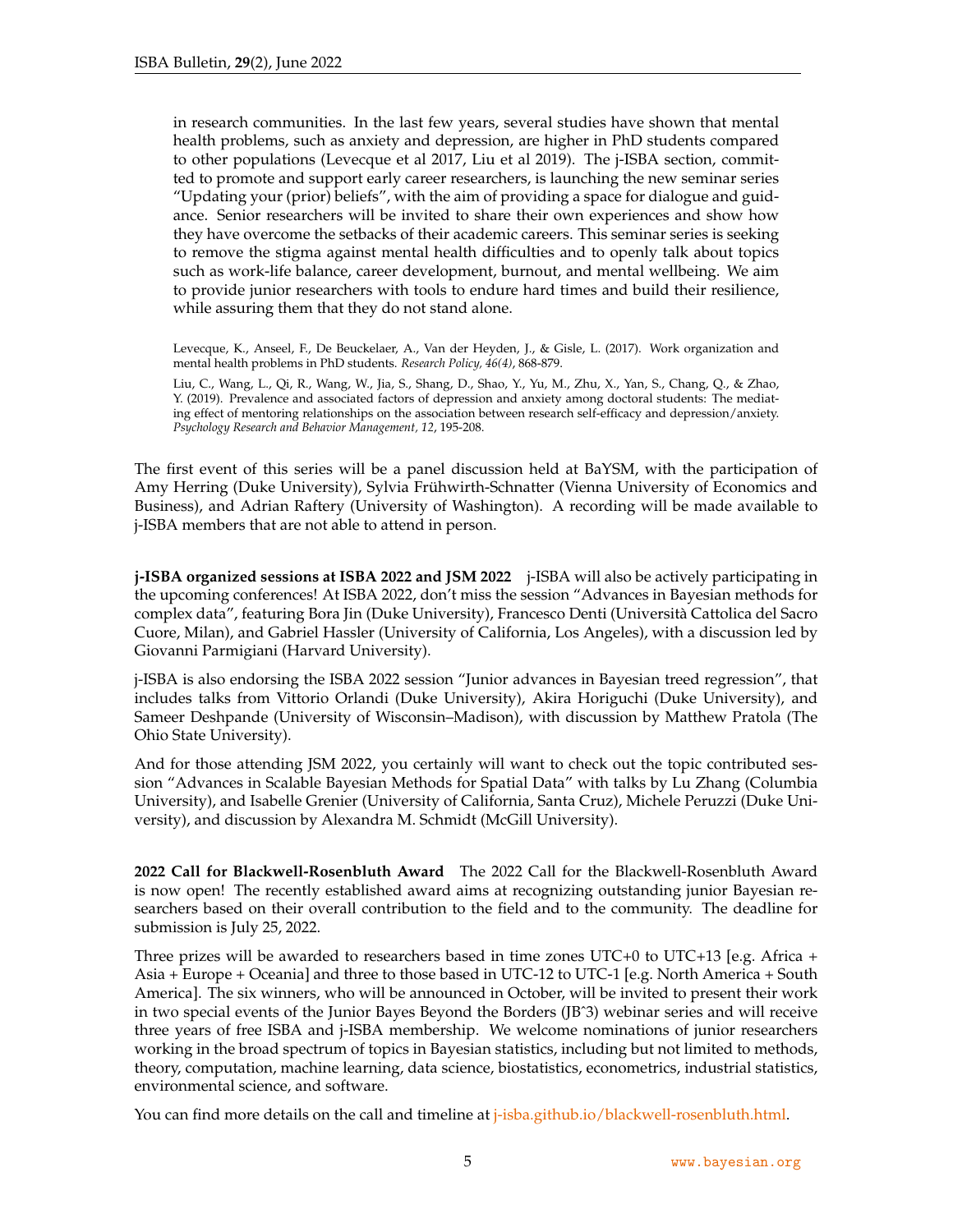<span id="page-5-0"></span>**j-ISBA is looking for officers!** In the upcoming ISBA elections, the j-ISBA board will need two new board members, to fill in the positions of Chair-Elect and Treasurer for the years 2023-2024. Senior PhD students, postdocs, and early career researchers are encouraged to apply. Those interested in being nominated for the elections are invited to contact the j-ISBA board by July 17 2022 at [jisba.section@gmail.com.](mailto:jisba.section@gmail.com) Please include your CV and a short motivation letter.

#### **FROM THE PROGRAM COUNCIL**

# Matthias Katzfuss

[program-council@bayesian.org](mailto:program-council@bayesian.org)

**ISBA World Meeting 2022** In his message at the beginning of this Bulletin, Sudipto has already provided a very nice overview of the The ISBA 2022 World Meeting (<https://bayesian.org/isba2022/>). I would just like to emphasize the outstanding program, with well over 200 speakers and hundreds of poster presentations, and the large number (around 200) of travel awards to junior researchers. We are looking forward to seeing many of you there!

**(Co-)Sponsorship/Endorsement Requests** If you are planning a meeting and would like to request financial sponsorship (or co-sponsorship) or non-financial endorsement from ISBA, please submit your request to the program council at program-council@bayesian.org. Detailed information on how to submit a request for either sponsorship or endorsement can be found at [https://bayesian.org/](https://bayesian.org/events/request-sponsorshipendorsement/) [events/request-sponsorshipendorsement/](https://bayesian.org/events/request-sponsorshipendorsement/).

#### **Upcoming ISBA-Sponsored/Endorsed Events**

- 1. Bayesian Young Statisticians Meeting (BAYSM), June 22-23, 2022, Montreal, Canada.
- 2. ISBA 2022 World Meeting, June 26-July 1, 2022, Montreal, Canada.
- 3. NSF-CBMS Conference on Bayesian Forecasting and Dynamic Models at University of California, Santa Cruz, CA, USA. Summer 2022.
- 4. O'Bayes 2022, September 7-10, 2022, University of California, Santa Cruz, CA, USA.
- 5. Bayesian Biostatistics conference, October 12-14, 2022, Bethesda, MD, USA.
- <span id="page-5-1"></span>6. BNP 13, October 24-28, 2022, Puerto Varas, Chile.

#### **NEWS FROM THE WORLD**

#### Francesco Denti

[francesco.denti@unicatt.it](mailto:francesco.denti@unicatt.it)

#### **Reports from Important Events and Conferences**

**The BNP 2022 networking event** *by Sergios Agapiou and Mario Beraha*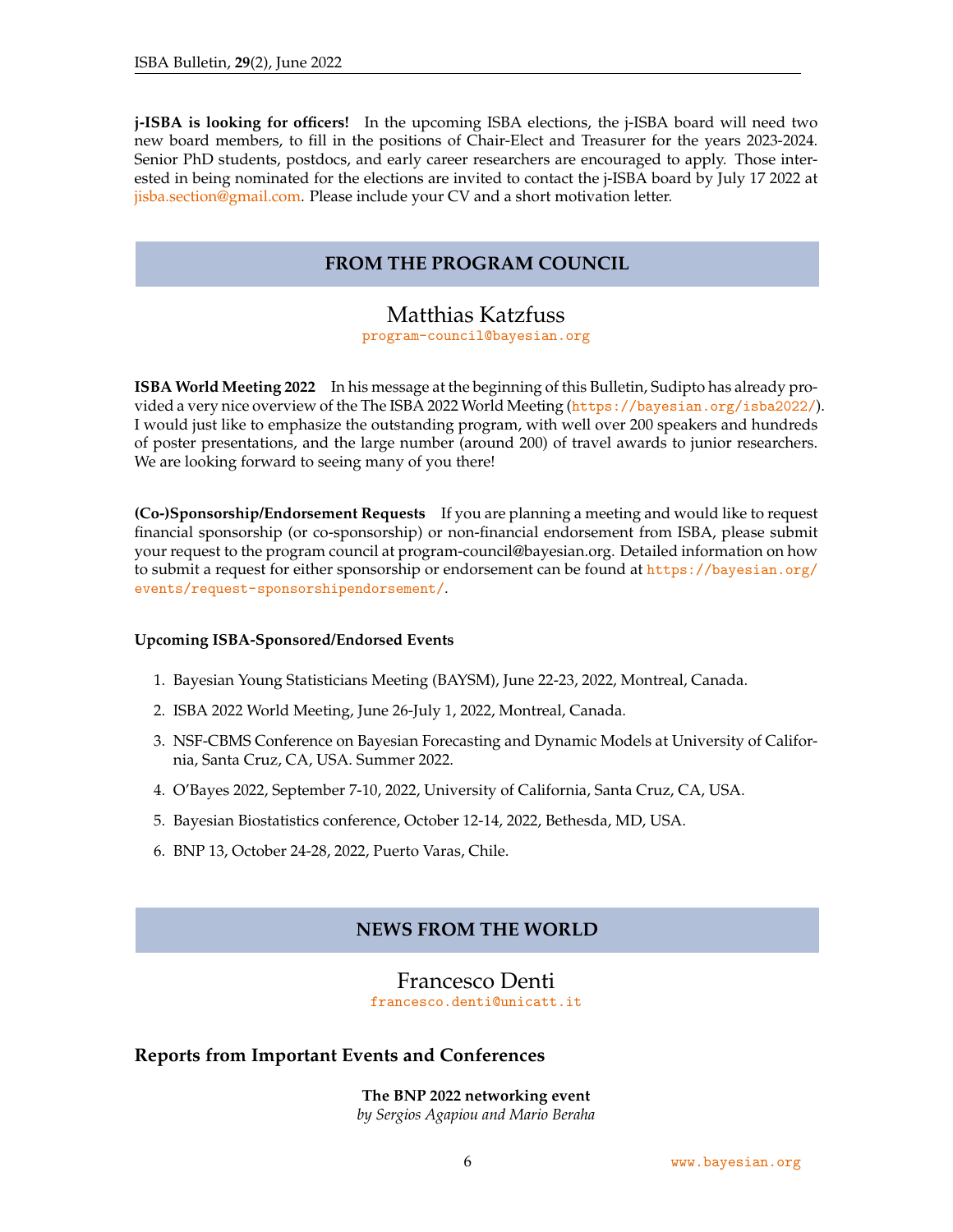

Figure 1: Pictures taken at the Bayesian Nonparametrics Networking workshop in Nicosia.

The inaugural Bayesian Nonparametrics Networking workshop took place at the University of Cyprus, Nicosia, and was a success. With a strong focus on junior researchers, the workshop's program was built around three tutorials delivered by David Dunson (Duke University), Yanxun Xu (Johns Hopkins University), and Aad van der Vaart (TU Delft), 15 invited talks by a blend of both established and junior researchers, as well as 23 contributed talks and a small poster session. It also included a mentoring session moderated by Amy Herring with two main discussion topics "Help my paper! Navigating journal revisions with former journal Editors" and "How to succeed in academia", which were particularly appreciated among young (and not-so-young) researchers.

The workshop was generously sponsored by ISBA, the BNP-section of ISBA, and the Cypriot Deputy Ministry of Tourism. The sponsorships had a high impact on junior participation. Out of 60 participants, more than half were graduate students (mainly from the US and Europe), while a quarter were postdocs and junior faculty. The female participation was also notable and reached almost 40%.

The organizers are particularly happy about the quality of the talks and, most importantly, about the audience's engagement throughout the program. The audience asked many questions after each talk, with discussions continuing during the breaks. For most of the student attendees, this was the first in-person conference; for the more senior attendees, the event felt like a return to the pre-pandemic era.

Overall, the environment was fantastic: we shared several dinners and got to know both young and seniors alike, having a beer or sharing some mezes. Cyprus's warm climate helped too!

#### **Upcoming Meetings, Conferences, and Workshops**

• The **Bayesian Biostatistics 2022** will be held in Bethesda, Maryland, on October 12-14, 2022. The call for abstracts is open; please send your abstract to [bayes2022@lsacademy.com](mailto:bayes2022@lsacademy.com). The deadline for submission is set for June 30, 2022. Speakers will be informed by the end of July if their abstract has been selected. One can find more details at [this link.](https://bayes-pharma.org/abstract/)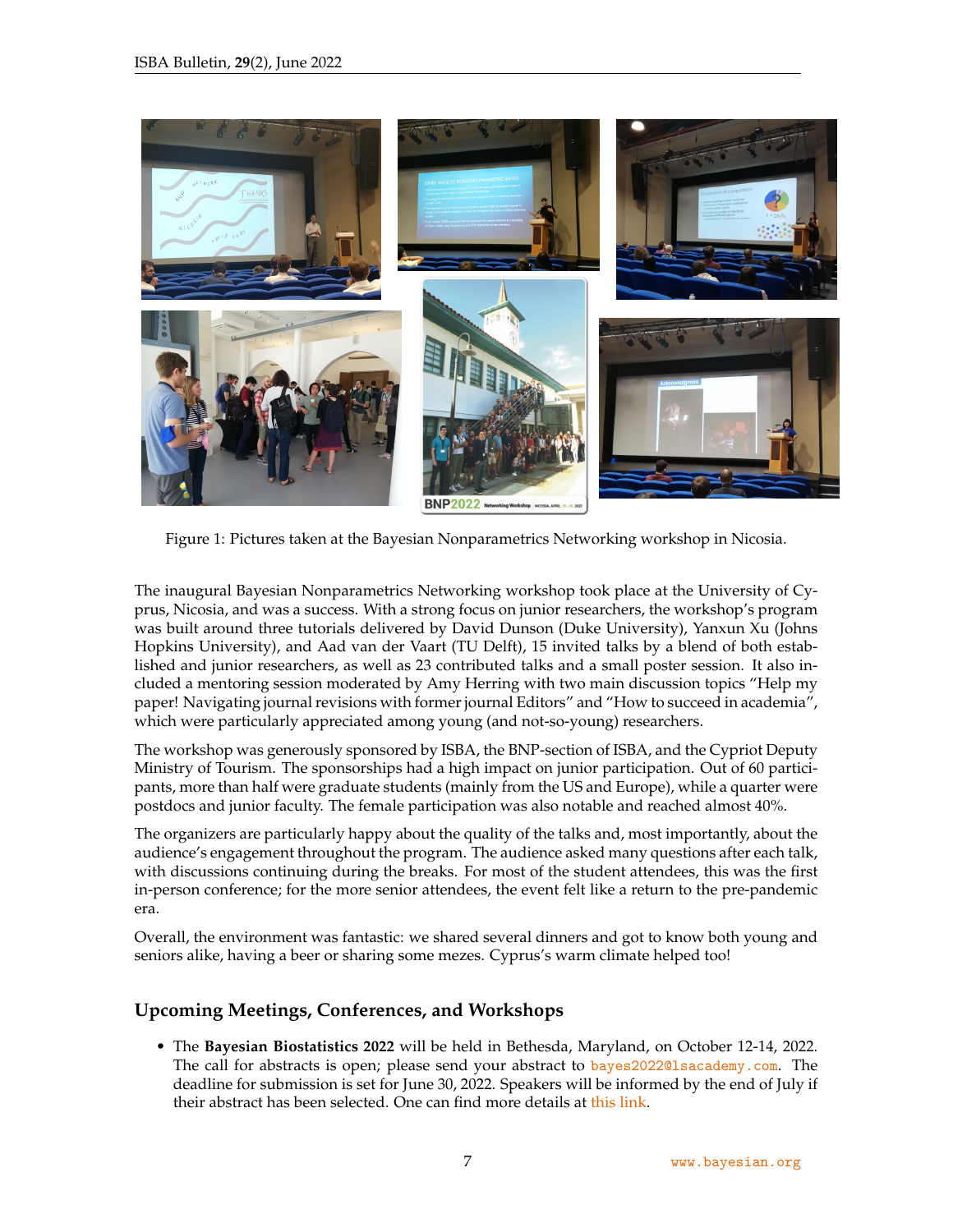• The Department of Statistics at the University of **Warwick** is organizing a conference to celebrate its **50th anniversary**! The conference is open to everyone and will take place at the University of Warwick on September 7-9, 2022. The conference will feature talks from past and present members of the department on a wide range of topics within Statistics and Probability (including, of course, Bayes!). One can find more information including a draft program at [this](https://warwick.ac.uk/fac/sci/statistics/news/stats50celebrations/conference) [link.](https://warwick.ac.uk/fac/sci/statistics/news/stats50celebrations/conference)

#### **And don't forget:**

• The **13th International Conference on Bayesian Nonparametrics (BNP13)** will be held in Puerto Varas, Chile, from October 24 to October 28, 2022.

Important information about the conference is available at [this link.](https://midas.mat.uc.cl/bnp13/)

• The **Joint Statistical Meetings** (JSM) is the largest gathering of statisticians and data scientists held in North America. The 2022 JSM will be held in Washington, DC. The conference is scheduled for August 6-11, 2022.

The early-bird fee offer is over, but registration is still open! More info at [this link.](https://ww2.amstat.org/meetings/jsm/2022/conferenceinfo.cfm)

• The **12th European Seminar on Bayesian Econometrics (ESOBE)** will be hosted by the University of Salzburg, Austria on 8-9 September 2022.

Registrations are open and will close on July 15, 2022, without exemptions. One can find more info at [this link.](https://sites.google.com/view/esobe2022salzburg)

• The **24th International Conference on Computational Statistics (COMPSTAT 2022)** will take place at the University of Bologna, Italy, 23-26 August 2022. Due to the COVID-19 pandemic, the conference will be hybrid.

See all the details at [this link.](http://www.compstat2022.org)

• The **biennial meeting of the Objective Bayes section (O'Bayes 2022)** of the International Society for Bayesian Analysis will take place at the University of California - Santa Cruz on September 6-10, 2022.

The registration is open, and poster submission has been extended to 6/15. More details can be found at [this link.](https://obayes.soe.ucsc.edu)

<span id="page-7-0"></span>• Don't miss the **series of monthly webinars** organized by the Bayesian nonparametric section of ISBA (**BNP-ISBA**). Check [this link](https://bnp-isba.github.io/webinars.html) for more details.

## **SOFTWARE HIGHLIGHT**

### Denis Rustand, Janet van Niekerk, Elias Teixeira Krainski and Håvard Rue

[denis.rustand@kaust.edu.sa,](mailto:denis.rustand@kaust.edu.sa) [janet.vanniekerk@kaust.edu.sa](mailto:janet.vanniekerk@kaust.edu.sa) [elias.krainski@kaust.edu.sa,](mailto:elias.krainski@kaust.edu.sa) [haavard.rue@kaust.edu.sa](mailto:haavard.rue@kaust.edu.sa )

#### NEW FEATURES OF R-INLA: DATA-RICH APPLICATIONS AND JOINT MODELING

Integrated Nested Laplace Approximations is a deterministic alternative to the MCMC sampling methods for Bayesian inference of latent Gaussian models [\(Rue et al.,](#page-12-0) [2009;](#page-12-0) [Martins et al.,](#page-12-1) [2013;](#page-12-1) [Lindgren and Rue,](#page-12-2) [2015;](#page-12-2) [Rue et al.,](#page-12-3) [2017;](#page-12-3) [Bakka et al.,](#page-11-0) [2018\)](#page-11-0). This computationally efficient and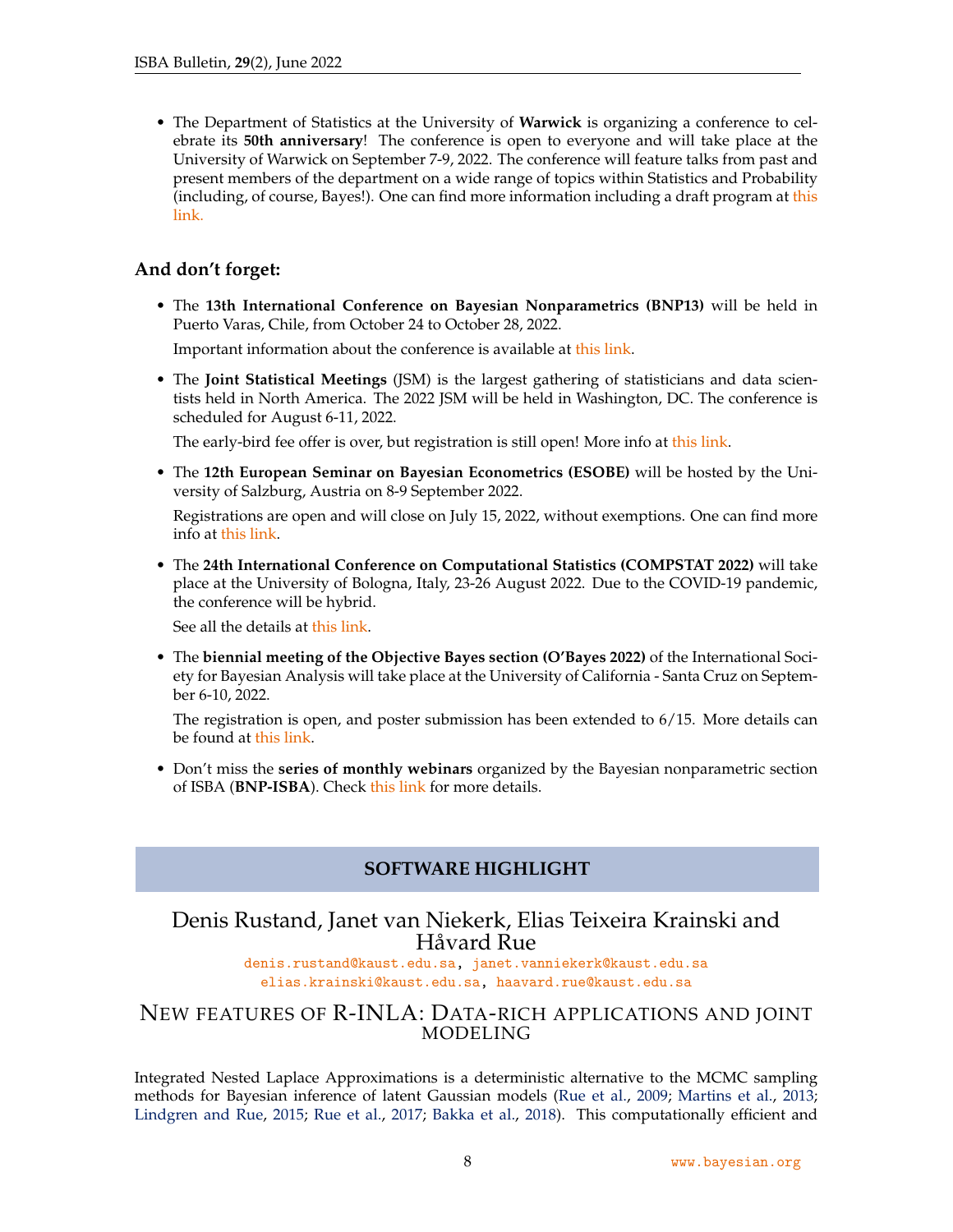accurate methodology is implemented in the freely available open-source R package **INLA** (see [https://github.com/hrue/r-inla\)](https://github.com/hrue/r-inla). The interest in INLA to perform Bayesian inference has been constantly growing, with applications in various fields such as health research (HIV and associated risk factors, evaluation of treatment effect in cancer clinical trials, more than 250 studies on COVID-19) and environmental statistics (health effect of air pollution, water and soil pollution, analysis of forest fires), to name but a few. There has been a constant evolution in the methodology behind INLA in order to make it more accurate and efficient, with enhanced applicability to new modelling challenges. Recent advances include the development of parallel computations strategies for INLA based on nested OpenMP parallelism and the sparse linear solver PARDISO [\(van Niekerk et al.,](#page-12-4) [2019;](#page-12-4) [Gaedke-](#page-12-5)Merzhäuser et al., [2022\)](#page-12-6) as well improvements in the optimization algorithm [\(Fattah et al.,](#page-12-6) 2022).

Last but not least, the recent cgeneric model interface allows the user to define a (new) latent model in C-code (see one of the available vignettes for details). Such an implementation will run at about the same speed as those already available. This new feature makes it possible to write a new package on top of **R-INLA** providing a set of new latent models and new functionality. We are currently working on a such package to provide new non-separable space-time models, but it is still "in-progress" at the time of writing.

# **New avenue for INLA**

A low-rank Variational Bayes approach introduced by [Van Niekerk and Rue](#page-13-0) [\(2021\)](#page-13-0), imposes a joint correction to the mean of the latent field conditional posteriors obtained from a Gaussian approximation with the Laplace method. This approach results in the accuracy of a nested Laplace approximation at the cost of a single Gaussian approximation at the mode. This joint correction ensures a more accurate joint posterior meanwhile the low-rank approach propagates changes from each element to the rest of the latent means. The immediate benefit of this new strategy of computing latent posteriors is fast and accurate posteriors, with excellent scalability in model complexity and data size.

The low-rank Variational Bayes approach affords the opportunity of a modern formulation of the latent Gaussian model structure to improve numerical stability and enable broader applications, particularly for big data and high dimensions like the analysis of fMRI data [\(Mejia et al.,](#page-12-7) [2020\)](#page-12-7). The standard INLA formulation augments the latent field by including the linear predictor in order to compute Laplace approximations for all components. The modern formulation computes approximate Bayesian inference without the linear predictor in the latent field formulation, after which the posteriors are computed using the efficient and accurate low-rank Variational Bayes approach [\(Van](#page-13-1) [Niekerk et al.,](#page-13-1) [2022\)](#page-13-1). Without the VB approach, the modern formulation is not feasible since no computational gains are possible in the necessary posterior computations in the case of non-Gaussian assumptions or inaccurate Gaussian approximations. We illustrate the performance of this new formulation based on the Tokyo rainfall data example described in [Rue and Held](#page-12-8) [\(2005\)](#page-12-8). It involves a simple binomial time series to estimate the daily probability  $p_i$  of rainfall at calendar day  $i = 1, ..., 366$ , which is assumed to be gradually changing with time. Figure [2](#page-9-0) illustrates the difference between the "classic" INLA that uses nested Laplace approximations for the marginal posteriors of the linear predictors, the simple Gaussian approximation and the new approach of a simple Gaussian approximation with the low-rank Variational Bayes correction.

This new avenue of research within the INLA methodology, forms the basis for future developments in approximate Bayesian inference for latent Gaussian models and manifest INLA as a viable and efficient approach for various statistical modelling challenges. Now, INLA can scale better to complex models and huge data sizes without compromising on the accuracy of the posterior approximations.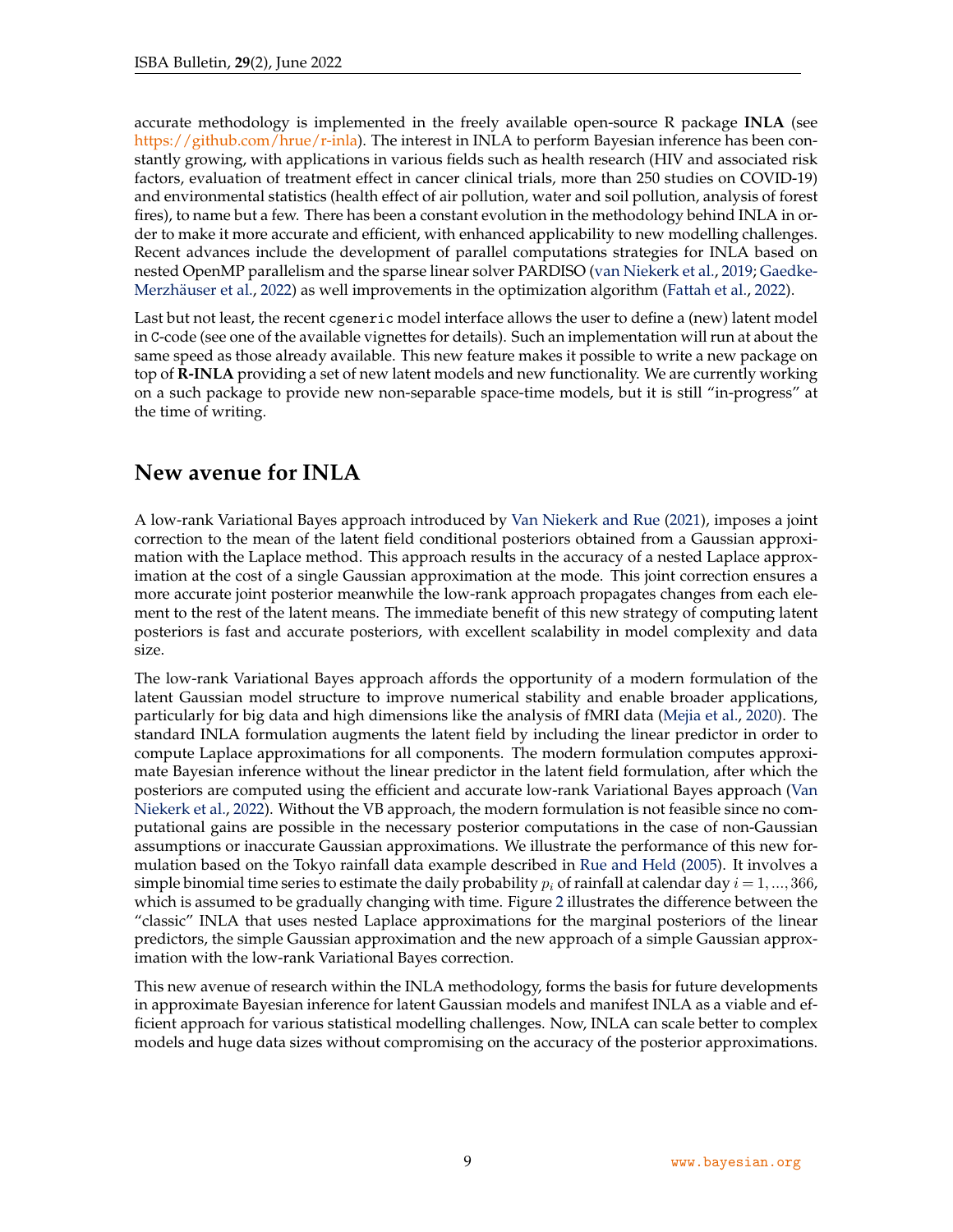<span id="page-9-0"></span>

**Tokyo rainfall example**

Figure 2: Illustration of the difference between the different methods available in INLA on the Tokyo rainfall data example.

# **INLAjoint: User-friendly R package for multivariate joint modelling longitudinal and time-to-event outcomes with INLA**

Joint modelling for longitudinal and time-to-event outcomes consists in modelling simultaneously multiple mixed-effects and survival regression models linked through correlated or shared random effects. They are gaining a lot of interest in various fields, particularly in health research where longitudinal marker trajectory and the risk of event(s) are often of interest. Joint modelling allows the simultaneous analysis of multiple outcomes sharing some feedback. A few examples include the joint analysis of CD4 lymphocytes counts and AIDS survival, prostate-specific antigen dynamics and the risk of cancer recurrence, cancer tumour dynamics and the risk of death, dynamics of aortic gradient and aortic regurgitations and their relationship with the competing risks of death or reoperation, cognitive markers's relationship with the the time to onset of Alzheimer's disease or the analysis of treatment effect on multiple longitudinal markers and competing risks of transplantation and death in a clinical trial for primary biliary cholangitis [\(Rustand et al.,](#page-12-9) [2022\)](#page-12-9).

The applicability of joint modelling has been limited by the available statistical software [\(Hickey](#page-12-10) [et al.,](#page-12-10) [2016\)](#page-12-10). Indeed, the implementation of joint models involves complex calculations, particularly because of the random effects that require a numerical approximation. Most joint models can be expressed as latent Gaussian models and therefore belongs to the class of models that INLA can fit. Recent work has proven the benefits from using INLA over alternative algorithms (i.e., MCMC, MCEM, Newton-like) in terms of inference properties, computation time and convergence rates. Moreover, the good frequentist properties of the Bayesian inference with INLA has been assessed through a complete set of simulation studies, showing that INLA outperforms all the available software (i.e., frequentist and Bayesian) that can fit multivariate joint models [\(Rustand et al.,](#page-12-11) [2021,](#page-12-11) [2022\)](#page-12-9), with overall more flexibility in the model formulation. However, since INLA is developed to fit a wide variety of statistical models, fitting joint models requires to set up properly the call of the *inla()* function, which can be cumbersome. To facilitate the usage of INLA to fit joint models, we introduce **INLAjoint**, an user-friendly R package to facilitate the usage of R-INLA for joint modelling of multivariate longitudinal markers and time-to-events.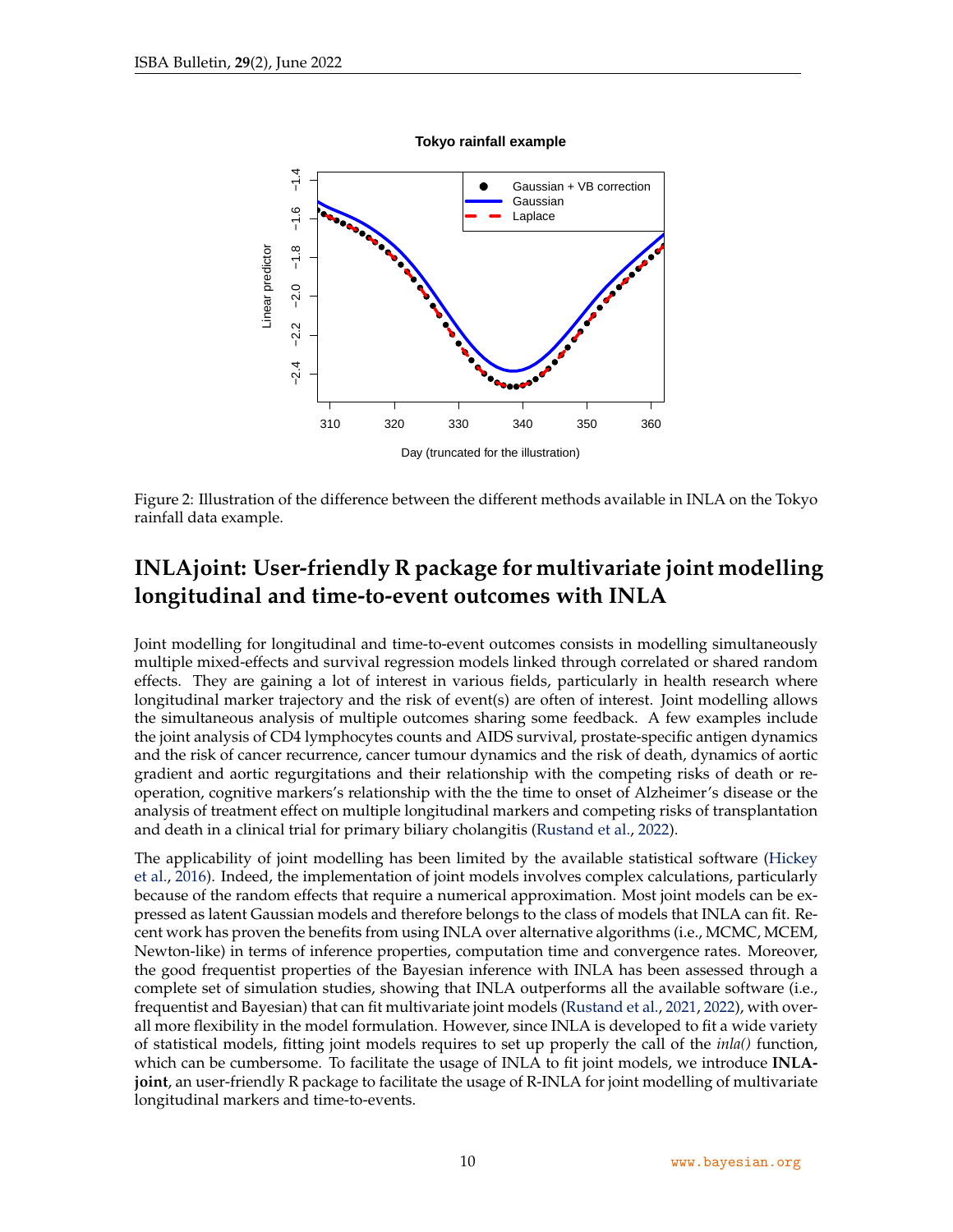This package can easily be installed from Github using

```
install _ github (" DenisRustand / INLAjoint ")
```
#### **Model specification**

The **INLAjoint** package allows the user to build various models with a lot of flexibility, using its main function *joint()*:

- Univariate and multivariate longitudinal outcomes
- Univariate and multivariate survival outcomes (i.e., competing risks, multi-state models)
- Multivariate longitudinal and survival outcomes

A vignette is included in the package to give details on the usage of the package and illustrate the variety of models that can be fitted, see:

vignette (" INLAjoint ")

Mixed effects models are used to fit longitudinal outcomes with several distributions available, including linear and lognormal models, generalized linear models (i.e., exponential family), proportional odds models for an ordinal outcome, zero-inflated models (Poisson, Binomial, negative Binomial and BetaBinomial) and two-part models for a semicontinuous outcome. Proportional hazards models are used to fit time-to-event outcomes with flexible non-parametric baseline risk functions.

Longitudinal markers can be assumed independent or correlated through their random effects. The association between longitudinal and survival outcomes can be specified as any linear combination of the linear predictors's components from the longitudinal submodels (therefore including commonly used shared random effects, current value and current slope parameterization).

#### **Example**

We propose an example including three longitudinal markers with continuous, counts and binary distributions, respectively, and three competing risks of events. The model has the following structure:

$$
\begin{cases}\nY_{ij1} = \eta_{i1}(t_{ij}) + \varepsilon_{ij1} & \text{(L1)} \\
= \beta_{10} + b_{i10} + (\beta_{11} + b_{i11})year_{ij} + \\
(\beta_{12} + b_{i12})year_{ij}^2 + \beta_{13}ctsX_i + \\
\beta_{14}binX_i + \varepsilon_{ij1} & \text{(L2)} \\
= \beta_{20} + b_{i20} + \beta_{21}year_{ij} + \\
\beta_{22}NS(year_{ij})_1 + \beta_{23}NS(year_{ij})_2 + \\
\beta_{24}ctsX_i + \beta_{25}binX_i & \text{(L3)} \\
= \beta_{30} + b_{i30} + \beta_{31}year_{ij} + \\
\beta_{32}ctsX_i + \beta_{33}binX_i & \text{(L3)} \\
= \beta_{30} + b_{30} + \beta_{31}year_{ij} + \\
\beta_{32}ctsX_i + \beta_{33}binX_i & \text{(L1)} \\
\lambda_{i1}(t) = \lambda_{01}(t) \exp(\gamma_{11}binX_i + \gamma_{12}ctsX_i + \text{(S1)} \\
\varphi_{11}\eta_{i1}(t) + \varphi_{12}\eta_{i2}(t) & \text{(S2)} \\
\lambda_{i2}(t) = \lambda_{02}(t) \exp(\gamma_{21}binX_i + \varphi_{21}\eta'_{i1}(t) + \text{(S2)} \\
\varphi_{22}\eta_{i3}(t) + \varphi_{23}\eta'_{i3}(t) & \text{(S3)}\n\end{cases}
$$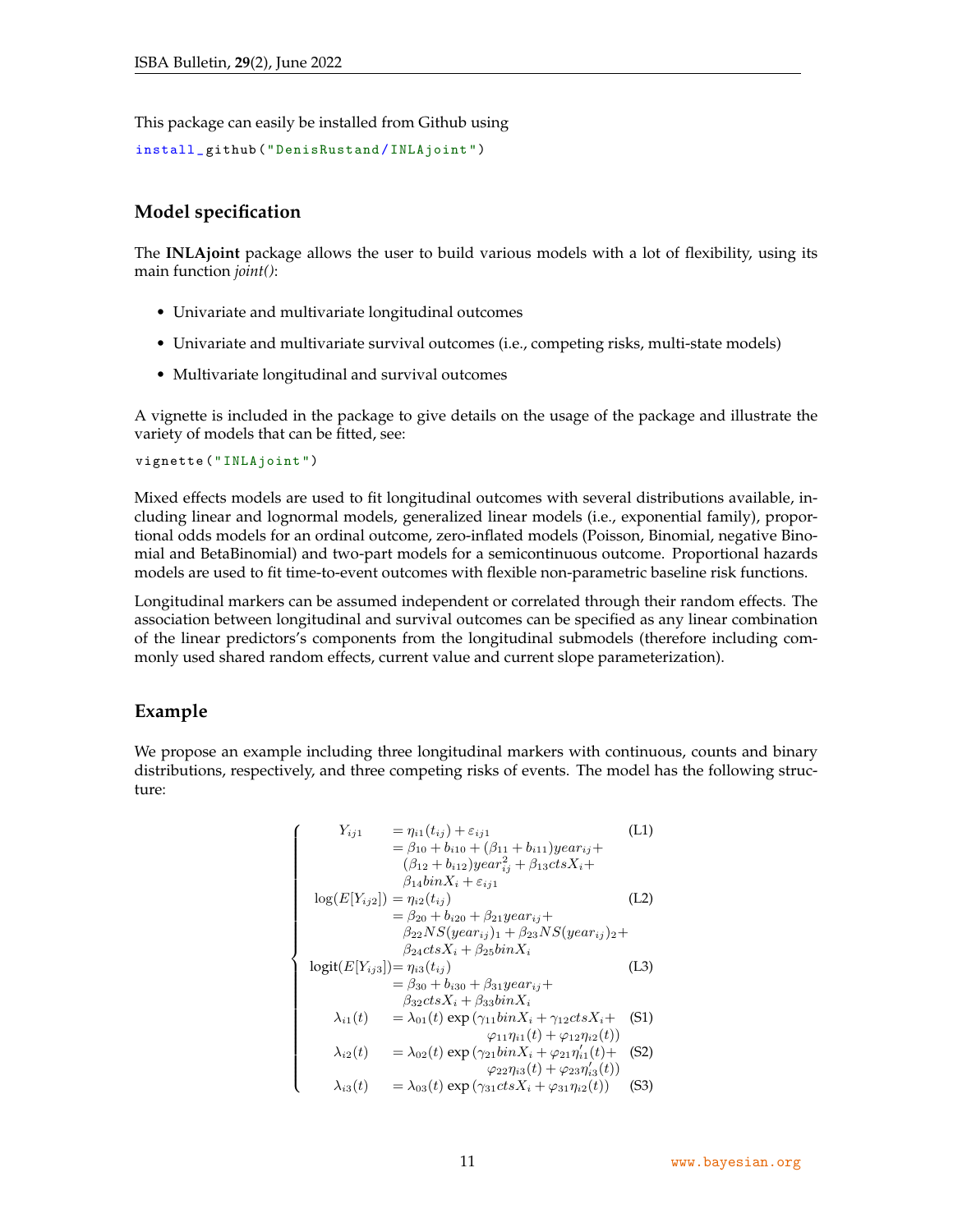The evolution of the linear predictors's value over time for each marker is defined as either quadratic (marker 1), defined by two natural cubic splines (marker 2) or linear (marker 3). The association of these  $k$  ( $k = 1, 2, 3$ ) markers with the proportional hazards submodels for each competing risk of event are defined based on either the current value  $(\eta_{ik}(t))$ , the current slope of the linear predictor  $(\eta_{ik}'(t))$ , or both.

```
data (Long)
data (Surv)
# Set up the three event outcomes
S1 \leftarrow inla.surv (time = Surv $ death Times,
                  event = SurveyEvent1)
S2 <- inla.surv (time = Surv$deathTimes,
                 event = SurveyEvent2)
S3 \leftarrow inla.surv (time = Surv $ death Times,
                 event = SurvEvent3)
# Any function of time can be included as follows :
# Quadratic function of time for first marker
f1 \leftarrow function (x) x^2# 2 natural cubic splines for second marker
Nsplines <- ns ( Long $time , knots =2)
f2 \leftarrow function (x) predict (Nsplines, x) [,1]
f3 \leftarrow function (x) predict (Nsplines, x) [,2]
# Model fit
JMINLA <- joint (
  formLong = list (
   Y1 \tilde{ } time + f1(time) + ctsX + binX +
         (1 + time + f1 (time) | Id),YZ \tilde{ } time + f2(time) + f3(time) + ctsX +
        binX + (1 | Id),
   Y3 \tilde{ } time + ctsX + binX + (1 | Id)),
  formSurv = list(S1 " binX + ctsX,S2 \sim binX,
                    S3 \sim ctsX),
  dataLong = Long , dataSurv = Surv ,
  id = "Id", timeVar = "time", corLong = TRUE,family = c("gaussian", "poisson", "binomial"),bashisk = c("rwl", "rwl", "rwl"),assoc = list(c("CV", "CS", "");c("CV", "", "CV") ,
                 c("", "CV_CSS", ""))
```
The longitudinal markers are assumed correlated but it is also possible to set "corLong" to FALSE to have independent random effects accross markers and reduce the number of covariance parameters. A complete and intuitive summary of the results is available with the standard *summary()* method. Moreover, many plots are available using the standard *plot()* method on an **INLAjoint** object, including the posterior densities of all the model parameters (i.e., fixed and random effects) as well as the baseline risk functions for survival outcomes. Figure [3](#page-12-12) gives an example with the plots of the posterior densities for all the association parameters between the longitudinal and survival components of the joint model given in the example.

p <- plot ( JMINLA ) p\$ Associations

## **References**

<span id="page-11-0"></span>Bakka, H., Rue, H., Fuglstad, G. A., Riebler, A., Bolin, D., Illian, J., Krainski, E., Simpson, D., and Lindgren, F. (2018). Spatial modelling with R-INLA: A review. *WIREs Computational Statistics*,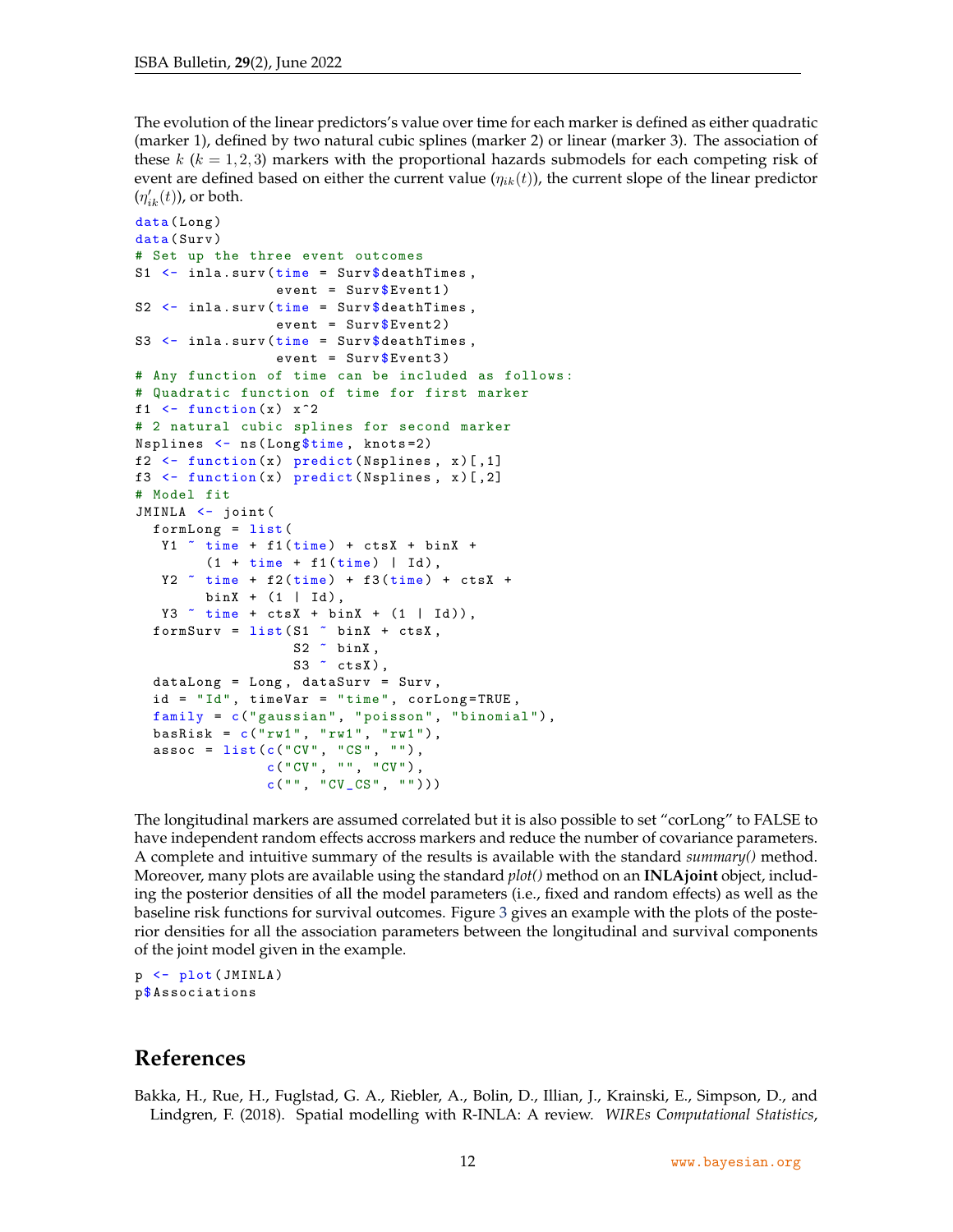<span id="page-12-12"></span>

Figure 3: Marginal posterior densities for the association parameters.

10:e1443(6). (Invited extended review).

- <span id="page-12-6"></span>Fattah, E. A., Van Niekerk, J., and Rue, H. (2022). Smart gradient – an adaptive technique for improving gradient estimation. *Foundations of Data Science*, 4(1):123–136.
- <span id="page-12-5"></span>Gaedke-Merzhäuser, L., Van Niekerk, J., Schenk, O., and Rue, H. (2022). Parallelized integrated nested Laplace approximations for fast Bayesian inference.
- <span id="page-12-10"></span>Hickey, G. L., Philipson, P., Jorgensen, A., and Kolamunnage-Dona, R. (2016). Joint modelling of time-to-event and multivariate longitudinal outcomes: recent developments and issues. *BMC medical research methodology*, 16(1):1–15.
- <span id="page-12-2"></span>Lindgren, F. and Rue, H. (2015). Bayesian spatial modelling with R-INLA. *Journal of Statistical Software*, 63(19):1–25.
- <span id="page-12-1"></span>Martins, T. G., Simpson, D., Lindgren, F., and Rue, H. (2013). Bayesian computing with INLA: New features. *Computational Statistics & Data Analysis*, 67:68–83.
- <span id="page-12-7"></span>Mejia, A. F., Yue, Y., Bolin, D., Lindgren, F., and Lindquist, M. A. (2020). A Bayesian general linear modeling approach to cortical surface fMRI data analysis. *Journal of the American Statistical Association*, 115(530):501–520.
- <span id="page-12-8"></span>Rue, H. and Held, L. (2005). *Gaussian Markov random fields: theory and applications*. Chapman and Hall/CRC.
- <span id="page-12-0"></span>Rue, H., Martino, S., and Chopin, N. (2009). Approximate Bayesian inference for latent Gaussian models by using integrated nested Laplace approximations. *Journal of the royal statistical society: Series b (statistical methodology)*, 71(2):319–392.
- <span id="page-12-3"></span>Rue, H., Riebler, A., Sørbye, S. H., Illian, J. B., Simpson, D. P., and Lindgren, F. K. (2017). Bayesian computing with INLA: A review. *Annual Reviews of Statistics and Its Applications*, 4(March):395–421.
- <span id="page-12-9"></span>Rustand, D., Van Niekerk, J., Krainski, E. T., Rue, H., and Proust-Lima, C. (2022). Fast and flexible inference approach for joint models of multivariate longitudinal and survival data using Integrated Nested Laplace Approximations. arxiv 2203.06256.
- <span id="page-12-11"></span>Rustand, D., Van Niekerk, J., Rue, H., Tournigand, C., Rondeau, V., and Briollais, L. (2021). Bayesian Estimation of Two-Part Joint Models for a Longitudinal Semicontinuous Biomarker and a Terminal Event with R-INLA: Interests for Cancer Clinical Trial Evaluation.
- <span id="page-12-4"></span>van Niekerk, J., Bakka, H., Rue, H., and Schenk, O. (2019). New frontiers in Bayesian modeling using the INLA package in R. *arXiv preprint arXiv:1907.10426*.